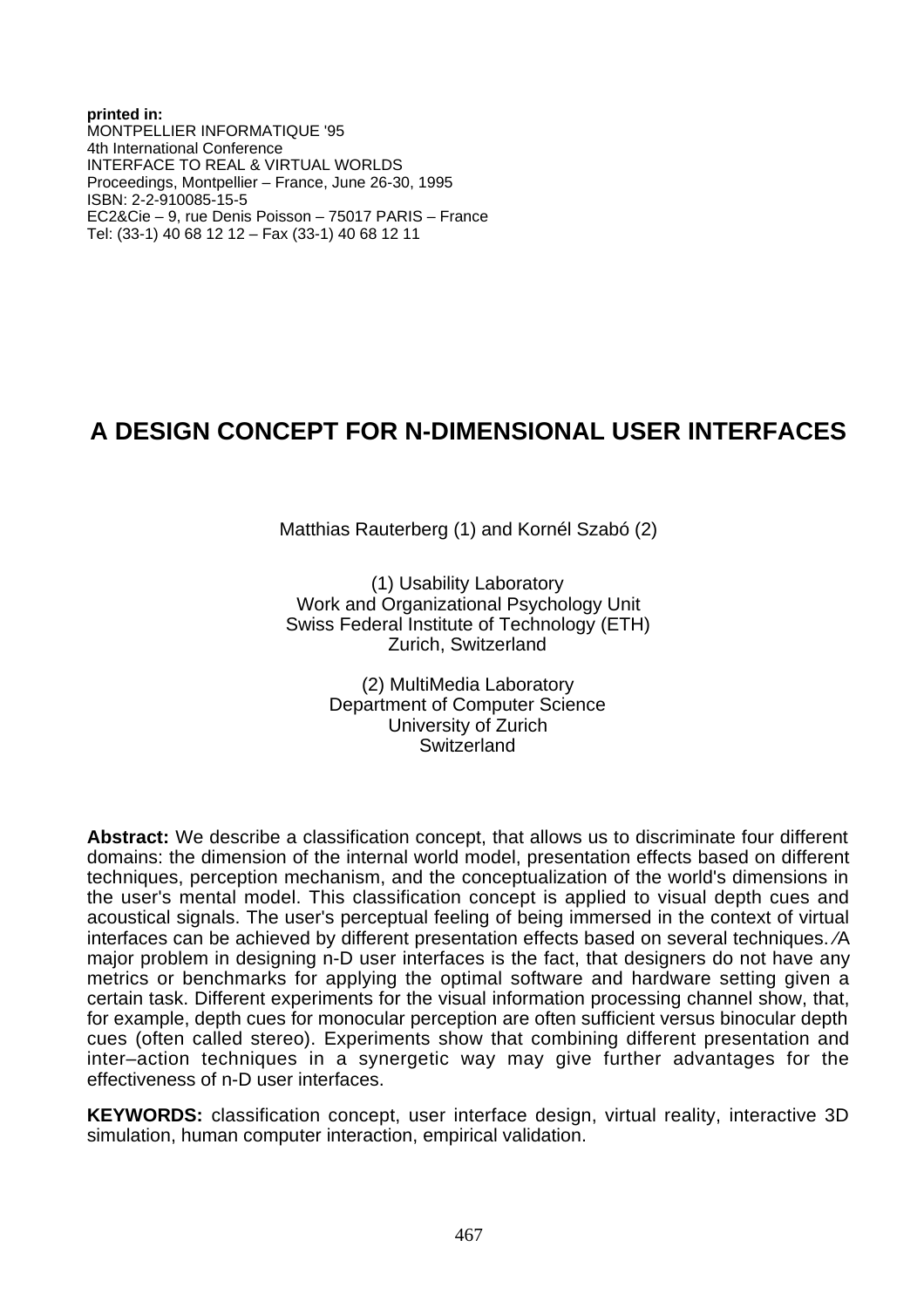# **INTRODUCTION**

Progress in information visualization, human-computer interaction, sensing technologies, integrated multimedia platforms and increased computing power extend traditional user interface metaphors towards multi-dimensional and multi-modal user interface concepts. As pointed out in [11] and [24], there is an increasing interest for spatial displays and instruments. There is a need for formal and empirical user studies to verify and expand on n-D user-interface concepts. The classification of 2-D, 2.5-D, or 3-D is not sufficiently when we take modern interface types into account (e.g., multimedia, multimodality, virtual reality). If we design more than one input and output channel, then we must pay attention to inter and intra modal dependencies [7], [16].

We need a deeper understanding in information representation technologies to produce optimal conceptual effects and new metaphors for fully n-D computer generated userinterfaces. Such n-D user-interfaces may allow the designer an effective use of design space and may help in better visualizing complex relationships between information units, and in consequence better understanding of complex data. Also the taxonomies used in traditional information processing design techniques have to be over thought regarding new potentials offered by modern simulation technologies.

# **DESIGN CONCEPT**

As a first approach, to work out the parameters for immersion and their effectiveness on human perception, we point out a design concept, that allows us to discriminate four different domains. We found for the designer's side: (1) The computer internal presentation of scenes or objects, typically characterized by internal data structures or topological dimensions, and (2) presentation effects based on different techniques to visualize and to make the objects heard. We found for the user's side: (3) Human visual perception mechanisms of the presented objects and environments, and (4) the conceptualization of the world's dimensions in the user's mental model (see Figure 1 and 2).

Different transformation processes relate these dimensions to each other by [3], [13], [15]. The user's perceptual feeling of being immersed in the context of new multi-dimensional user interfaces can be achieved by different techniques. On the user's side psychological and physiological factors affect the success of viewing and interpreting.

Therefore we have to notice, that some people for example can not see stereo and a proportion of males is red-green color blind. This fact leads to a very important question: Is binocular disparity necessary for future n-D metaphors to support the user with n-D mental models? The results of empirical investigations presented in this paper try to give first answers to the above question. This is a first step to propose a metric suite to n-D environments with a maximum of immersion.

## **VALIDATION OF THE CONCEPT**

Human perception consists of several channels: visual sense, auditory sense, smell, taste, skin sensation, kinesthesis and equilibratory senses. The visual and auditory sense uses information coming from the kinesthesis and equilibratory sense. Before we describe the visual and the auditory channel on a more detailed level, we will introduce the function of kinesthesis and equilibratory senses.

Our ordinary vocabulary lacks a word for the sensory system that informs us of the position and movement of parts of the body. Kinesthesis is the muscle, tendon, and joint sense (e.g., force perception). Without kinesthesis we would have great difficulty in maintaining posture, walking, climbing, and in controlling voluntary movements such as reaching, grasping, and manipulating (see for example [8]).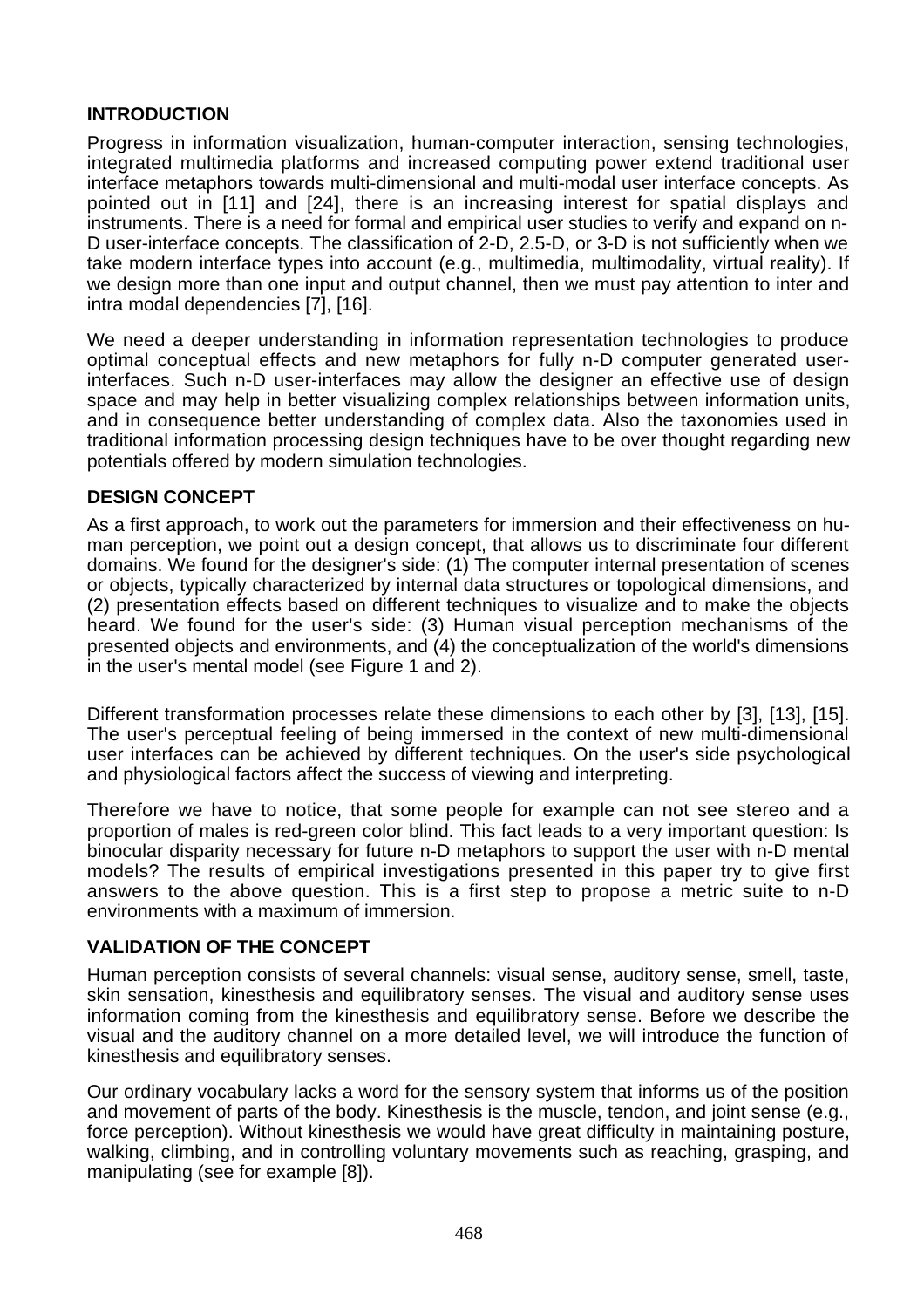Cooperating with kinesthesis are the equilibratory senses, which deal with total body position in relation to gravity and with motion of the body as a whole. The relation of bodily parts to one another and to external objects is the responsibility of kinesthesis; the orientation of the body in space is the responsibility of the equilibratory senses. The equilibratory senses also signal accelerated motion in a straight line, but sometimes they produce illusions that distort the true path of motion. These illusions occur in flying, because of changes in speed and the banking and climbing of the plane. For example, when a plane is increasing its speed gradually, a blindfolded subject may feel sure that the plane is climbing; if its speed is decreasing gradually, he/she may feel equally sure that it is diving.

How important and strong is the influence of the kinesthesis and equilibratory senses of an actively moved subject to his/her visual and auditory information processing? This influence was demonstrated and proved by Held and Freedman [9]. Disturbances of this correlation can be the reason for vertigo and dizziness. On the other side, it is also possible to recover the three-dimensional structure from motion of observed objects. If a shadow is cast by rotating wire shape onto a screen, a passive viewer can readily perceive the shape of the structure behind the screen from the dynamic shadow pattern [29]; when static, the screen looks like a random collection of lines.

## **Visual signals**

When the observer or an object moves, certain higher-order characteristics of the optic array remain invariant while others change. These invariants over time specify the layout of the environment precisely. The observer perceives simple by 'picking up' these invariances [15].

#### **Definition of basic terms:**

Light: The visible portion of the electromagnetic spectrum.

Color: The different qualities as seen when sunlight is sent through a prism (chromatic colors), and additionally black and white (achromatic colors).

Contrast and Sensitivity: The retina is designed to keep the response range of the visual system in register with ambient illumination, thus enabling the retina to form high-contrast neural images over a broad range of light conditions (e.g., dark adaptation). Two types of neural signals can be encoded by the visual system: a change-sensitive, transient signal as well as a level-sensitive (sustained) signal.

Feature extraction: The visual system has line, edge, and corner detectors. Other units analyze the difference between a coarse and a fine pattern. Texture perception includes higher-level processes. Surface perception is not only defined by its edges, but more importantly by its lightness, color, or texture.

Control Mechanisms in Localization: To put objects into the primary attention focus (e.g., the central region of the retina, called fovea), a human makes extremely rapid and coordinated movements of the head, eyes, and often even the limbs. For example, to hold the palm behind the ear conch brings sound into the auditory perception focus. There are at least two coordinating centers, one handling principally sensory input and the second concerned mainly with motor coordination.

#### **Visual perception and looking:**

To determine the point of visual attention, several studies measured eye movements. There are much unsolved problems to correlate eye movements with higher psychological processes. But, 'eyes as output' are one of the best empirical sources. Kahneman ([10] pp. 64-65) distinguishes three types of eye movements: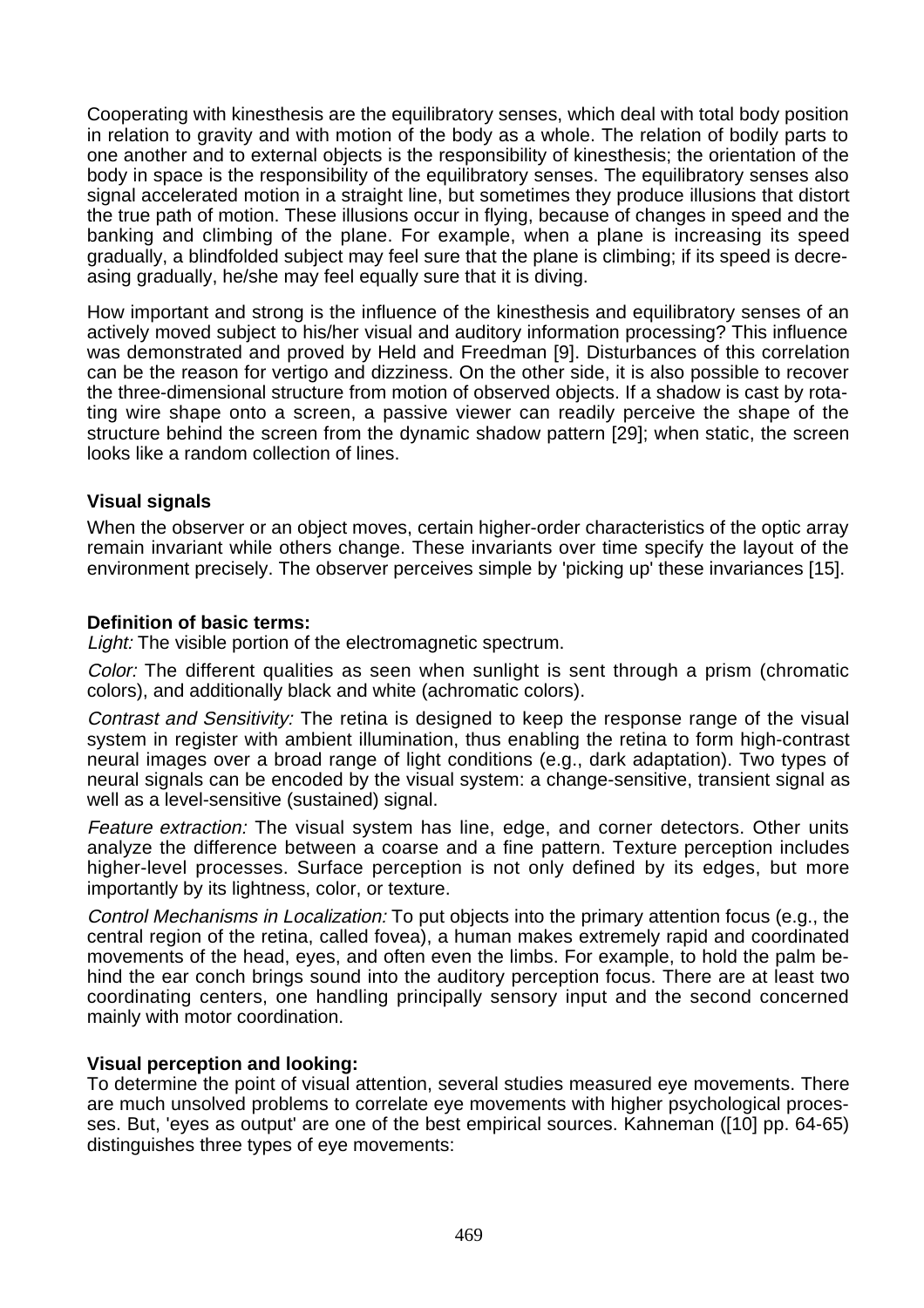- (1) Spontaneous looking, which is governed by collative features of signals (novelty, complexity, incongruity). Responses to such signals are 'enduring dispositions,' rooted in the innate tendency to respond to contours, and toward moving objects.
- (2) Task-relevant looking is viewed as an allocation problem. It is a characteristic of the eye in that it has sharp vision at its center or fovea, while peripheral vision is increasingly less distinct on outwards. Parafoveal vision is very sensitive to movements. Sharp vision occurs in sequential glances. The problem of where next to look is resolved through the interaction of task constraints and the visual context.
- (3) Looking is a function of the changing orientation of thought. Eye movements of this type seem to reflect the overall transitions between stages of thought, even when the location, where the human is looking, cannot possibly offer any 'new' information. The eye movements during thought seem to be related to the balance of activity between the two hemispheres, the rate of mental activity generally.

All these three types of visual information gathering strategies are one reason that we have a closed loop between the 'perception mechanisms' and the 'concept of the world' (see Figure 1 and 2).

# **Experimental investigations:**

We use our design concept (Figure 1) to describe empirical results in a more detailed way.

Ware et al. [26] could show, that motion perspective is more important than stereo. The best combination is head coupling with stereo. Monocular depth cues only based on vde:{1.3, 1.4, 1.5} scored low in error performance. The first step of user improvement (33%) could be reached adding vde:{2.4}. The monocular depth cues with additional head coupling (vde:{4.1}) improved user performance by 83%. The greatest improvement (94%) was measured with vde:{1.3, 1.4, 1.5, 2.4, 4.1}.



Figure 1. A design concept for the visual channel for an n-D user interface (see also [23]).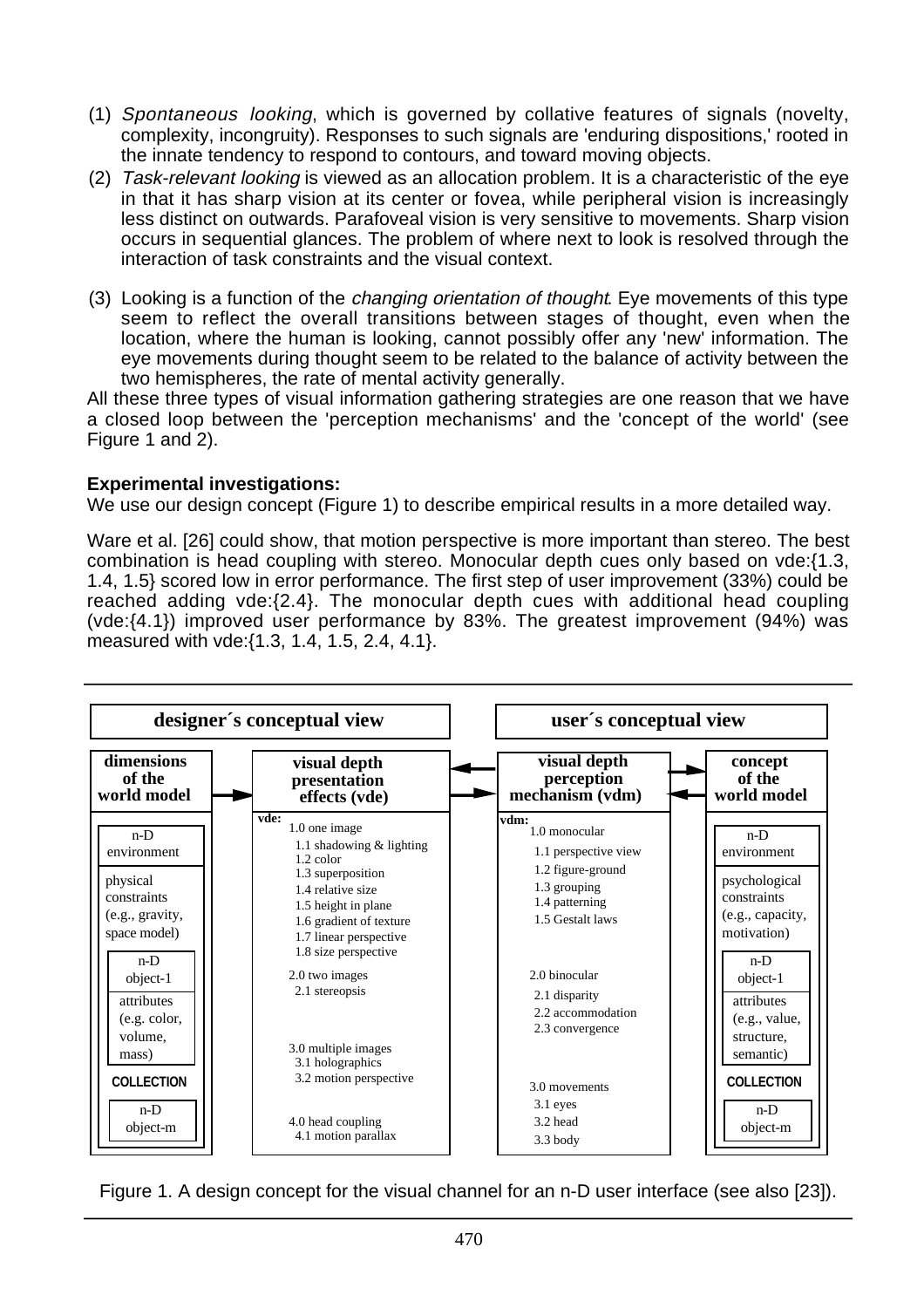In one of our own experiments we could not proof the hypothesis, that 3-D perception based on anaglyph (vde:{1.4, 1.5, 2.1}) is better than a 2.5-D presentation only with monocular depth cues (vde:{1.4, 1.5}). For a more detailed discussion of this empirical investigation see [22].

Pfeffer et al. [18] could show the following improvements of distance estimations for near distance areas (6–8 m): 18% for vde:{1.3, 1.5, 1.6, 1.7, 1.8} compared with vde:{1.3, 1.5, 1.7, 1.8}; 26% for vde:{1.2, 1.3, 1.5, 1.7, 1.8} compared with vde:{1.3, 1.5, 1.7, 1.8}; 35% for vde:{1.3, 1.5, 1.7, 1.8, 2.4} compared with vde:{1.3, 1.5, 1.7, 1.8}.

On the other hand, Neisser [15] could show that the quality of perception is strongly influenced by movements (vdm:{3.1, 3.2, 3.3}). To demonstrate the importance of motion for visual perception the following experimental setting was used by Cornsweet [1]: A tiny slide projector was mounted on a contact lens attached to the cornea. A slide is projected onto a screen, and the eye wearing the lens looks at the image. Since the lens and the projector move with the eye, the image presented to the retina is stabilized; that is, the retinal image impinges on the same retinal receptors regardless of eye movements. When the projector is first turned on, the subject sees the projected figure with normal, or slightly better than normal, visual acuity. Within a few seconds the image begins to fade and within a minute disappears altogether. Changes in illumination on receptors are necessary for us to perceive objects (vde:{2.4, 3.4, 4.1} or vdm:{3.1, 3.2, 3.3})!

#### **Presentation techniques:**

Depth information within a virtual environment can be achieved by different techniques. In our model, we look at the amount of computed images or viewpoints to present a virtual scene to the user. One-image techniques with only one viewpoint -- such as superposition or size perspective -- are most common to produce depth cues. Superposition means that near objects overlap objects fare away from the user's viewpoint. Size perspective means that objects nearer are bigger than those further away.

With new visual display technologies, stereoscopic viewing can be generated. The two images -- to produce the stereo effect -- are either presented simultaneously (head mounted displays; red-green glasses) or consecutively (polarized glasses; LCD shutter glasses).

## **Acoustical signals**

Auditory perception is a temporally extended activity. Sound waves exist only in time. The listener continuously develops more or less specific readiness for what will come next, based on information he has already picked up.

The perception of auditory signal patterns in everyday life can come in very different forms: a car driving by on the street, a dripping faucet, the confusion of voices from a crowd of people, opera music, a plane flying by, the buzz of a travel alarm clock, the beeping of a wristwatch, etc.

All of these acoustical signals are divided into four categories: speech, music, sound and noise; sometimes noises and sounds are heard and grouped together. All of these categories are described sufficiently in physical terms through the mixing and superposition of different pitches, frequencies, volumes and sound duration.

The audio channel can be divided into two components: auditory verbal (spoken words) and auditory non-verbal (sound effects and music). The terms that we use later in this paper are defined as follows.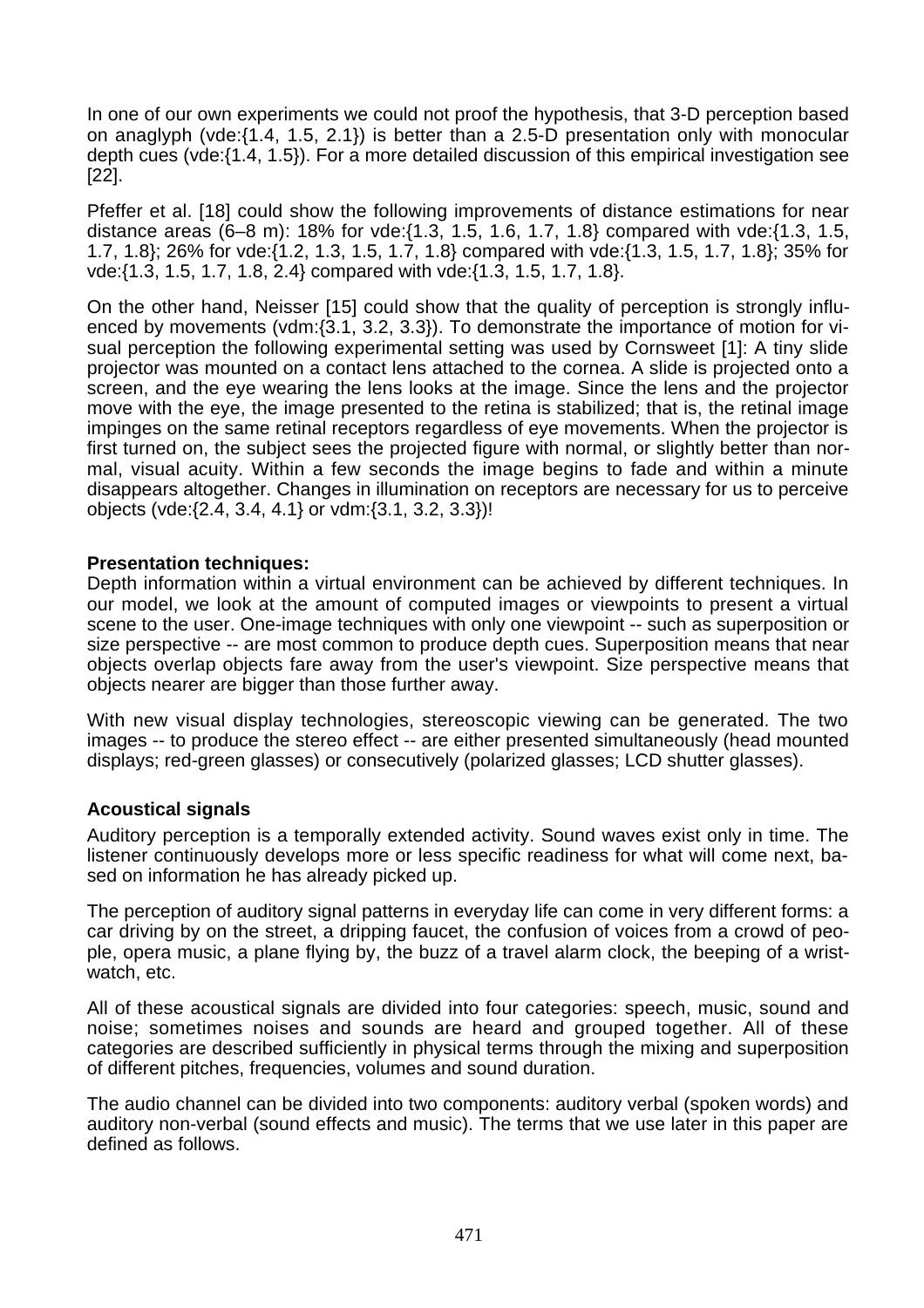## **Definition of basic terms:**

Audio signal pattern: description of all perceptible audio signals.

Speech: The description of all audio signals that have describable grammar structures.

Music: Complex audio signal pattern that has rhythmic describable structures.

Tone: Simple audio signal pattern with rhythmic describable structure.

Everyday sounds: Acoustical signals that have a complex, non periodic structure (e.g., noise).

# **Everyday sound perception:**

One of the essential differences between these categories, however, lies in their semantics: Speech serves primarily to convey information, while music and noise can have a pleasant or an unpleasant influence on the emotions. For musicians and other people who are intimate with this area, music and noise have a comparable semantic and informative character as speech does for the normal citizen. Besides from music and noise, the listener is interested next in the possibility of undisturbed, context-free perception.

In contrast to music and noise, everyday sounds have a self standing characteristic; they are extremely context sensitive and event related [4]. Through the physical interaction of different objects in 3-D space sounds of everyday life are created and through propagation they become audible through the air. In comparison with music and noises, the semantically relevant dimension of sound lies not with the characteristic quality of the auditory signal pattern itself, but rather with the quality of the sound producing event as it respects the concerned object [14].

This difference leads us to the conclusion that sounds are interpreted differently than music based upon their quality. When listening to music we are primarily interested in the effect of music on us; while when hearing everyday sounds we are interested in the quality of the sound producing object and the accompanying circumstances (e.g., surrounding conditions, events, etc.). Of course, music can be heard from the perspective of every day use; in this case the listener pays attention to the nature and tune of the instrument in use, to the tempo, to the acoustic, to the place of performance, etc. This method of listening to music is dependent upon the listener's knowledge of this domain field; only someone who is experienced with music will be able to extract all the various aspects from a piece of music.

The average adult is, for the interpretation of everyday sounds, an expert with a large degree of knowledge from experience. This knowledge allows one to evaluate everyday sounds according to the following criteria for relevant information:

- 1) Information about the physical occurrence: we hear, if the fallen glass clinks or breaks.
- 2) Information about hidden events: when knocking on the wall, we can hear if it is hollow.
- 3) Information about dynamic changes: when filling a wine glass, we can hear when it is full and runs over.
- 4) Information about abnormal conditions: we hear, when the car engine ceases to function properly and runs irregularly.
- 5) Information about occurrences outside of the visual field: the sound of footsteps behind us 'tells' us if someone is approaching.

Listening to everyday sounds is based upon the perception of events and not upon the perception of sounds in and of themselves. This fact becomes clear in the following example: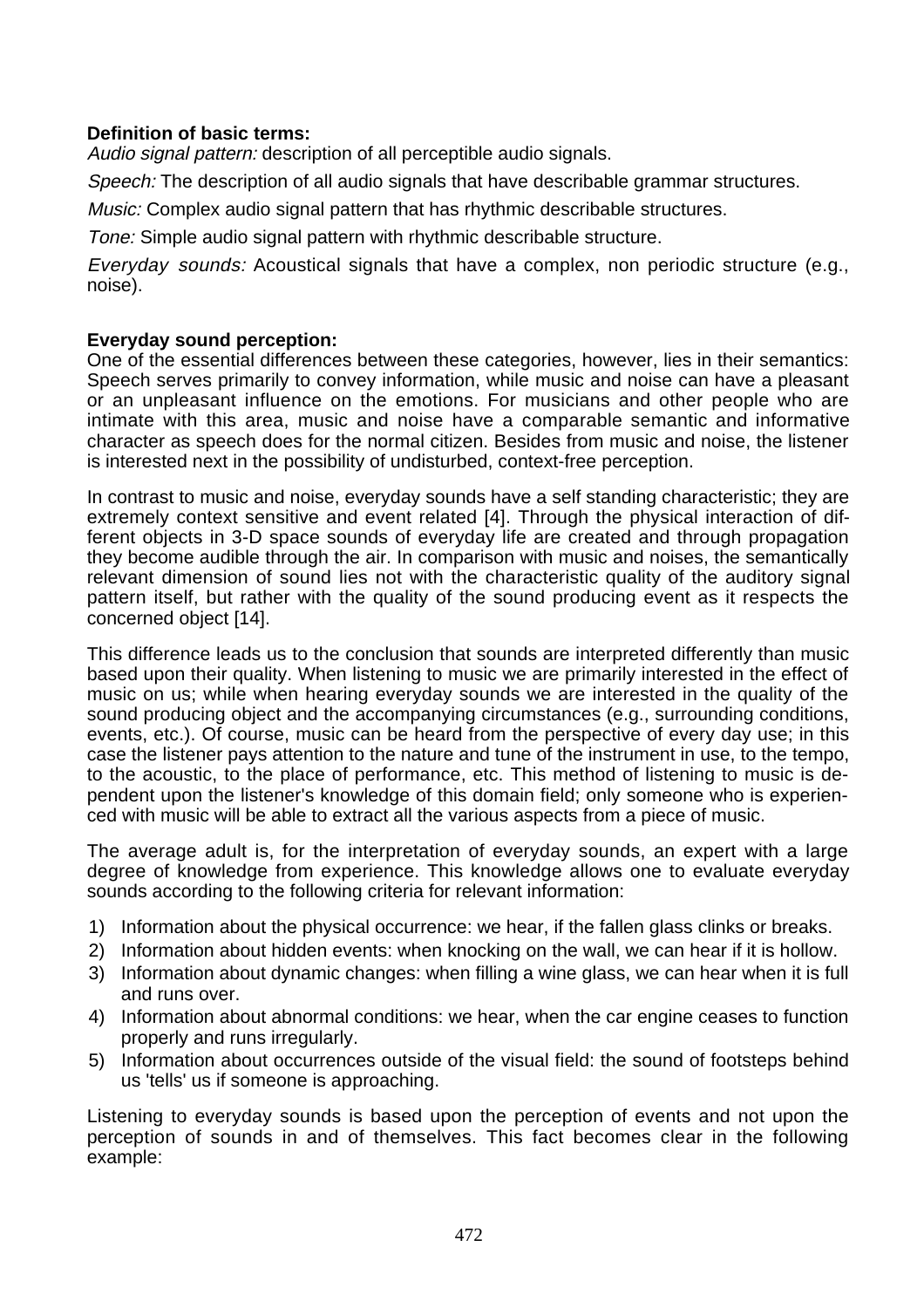--------------------------------------------------------------------

Illustrative example:

A pen dropped upon a piece of paper from a height of about 15 cm created a different sound than when it is dropped upon the hard surface of a desk. An altogether different sound is created when a rubber eraser is dropped upon the paper or, respectively, on the desk. --------------------------------------------------------------------

The sound created in each case of the previous example is neither a characteristic of any of the participating objects (pen, rubber eraser, sheet of paper, desk surface) nor a characteristic of the occurrence 'dropped' itself. The four different sounds in the examples are, with an observation that holds true to the reality of the situation solely determined by their respective interaction and environmental conditions. Everyday sounds are therefore due to a lack of better descriptive possibilities, often described through the underlying occurrence.

We describe -- for example -- every impact sound as the result of one or several interactions between one or several solid objects at a certain place and in a certain environment. The attributes of every interaction influence the generated sound. Simultaneously, the participating objects, which take part in the sound generation process, can consist of different physical conditions (states of aggregation), materials as well as their configurations. All relevant attributes have an influence on the generated sound. The hearing of sounds in everyday life is based on the perception of events caused by an interaction and not on the perception of sounds as such.

Every sound is also a result of one or more interactions between two or more objects in a definite place and in definite surroundings and can be defined as the following [20]:

#### Sound = f(Interaction(s), objects, surroundings, place, time)

Every interaction possesses attributes that have an influence on the produced sound. At the same time the shared objects can participate in the production of sound from different aggregate conditions, materials, and even their configuration. The configurations of these materials possess attributes that also can have an influence on the produced sound.

#### **Presentation techniques:**

Echo, reverberation, phase differences, overtones, sound conduction routes, masking effects, inter-aural intensity differences, position and orientation of listener's head are important factors in the perception of auditory information. Especially the modeling and consideration of the audio source position and head related parameters (head position and orientation, anatomy of the pinna as a linear filter), intensity differences, temporal or phase differences between arriving signals play a significant role in spatial sound perception and generation using head related transfer functions (HRTF). Timbre is affected by the envelope of the sound signal (the rate of amplitude modulations).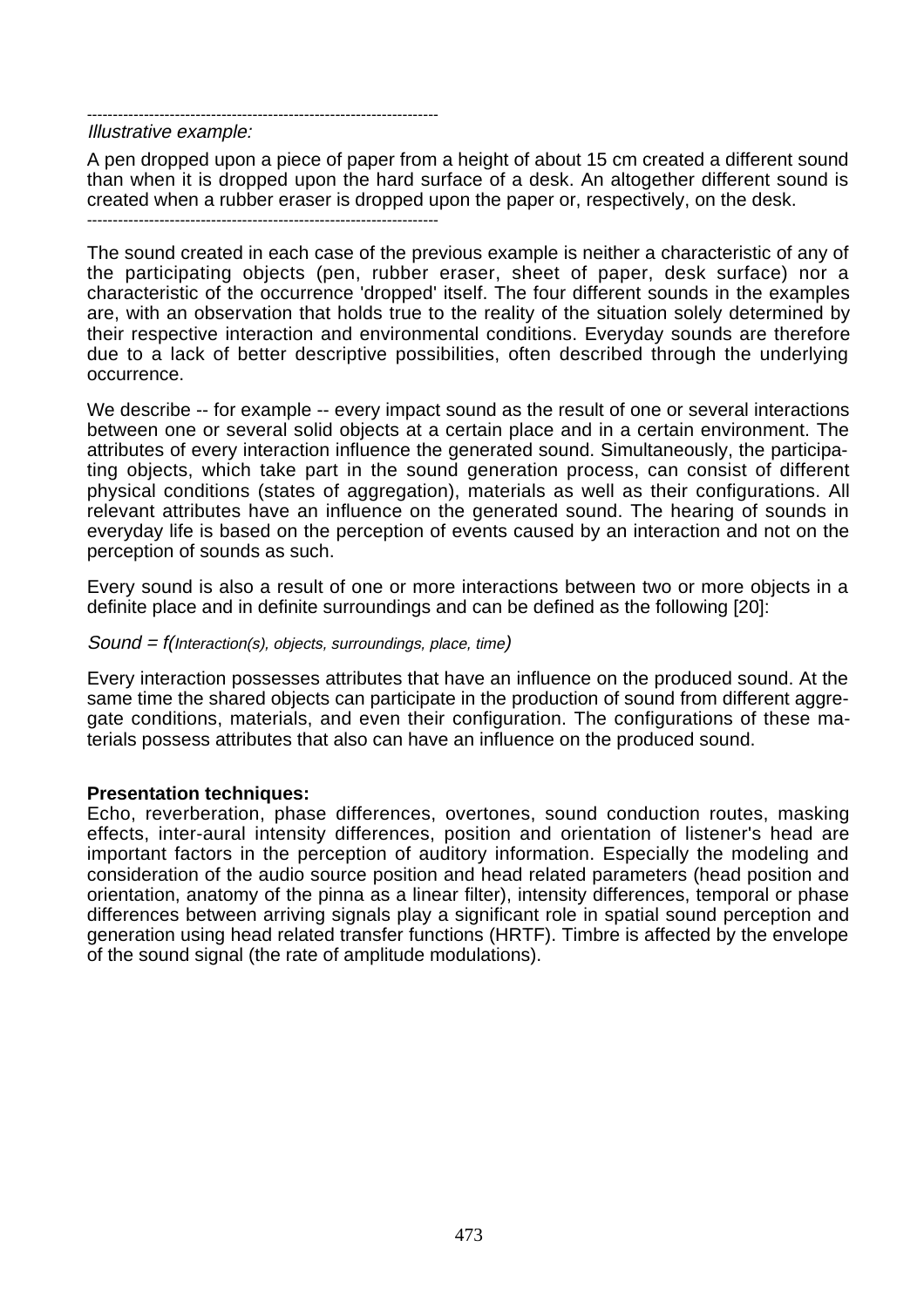

Figure 2. A design concept for the auditory channel for an n-D user interface.

# **Experimental investigations:**

We use our design concept (Figure 2) to describe empirical results in a more detailed way.

Stevens and Newman [25] presented data on sound localization in a free field. The explanation maintains that non transient tones are localized through two sets of cues: for low frequencies, temporal cues are dominant; for higher frequencies, intensive cues are dominant (ae:{1.1, 1.2}). In the midrange, neither cue is effective and localization errors occur. For complex sounds like noise and impulses, both cues operate simultaneously.

However, the cues of Stevens and Newman [25] are not effective in localizing sound in a non-free field. In this case, head movements provide cue information (ae:{1.1, 1.2} and am:{3.2}) [27]; without movement, the time of arrival of the initial transients in the wave front provides a reliable cue of location when compared to the second (echo) transient [28]. The research on lateralization -- 'locating' the sound image within one's head when sound is presented dichotically with earphones -- has indicated that time and intensity cues are both operable in a complementary manner (ae:{1.1, 1.2, 3.1} and am:{2.1}).

We carried out an experiment to estimate the effect of sound feedback of hidden events [19], [21]. Eight students of computer science operated a process simulation program of an assembly line with computer numeric controlled (CNC) robots. Relevant information of disturbances and machine breakdowns was given only in a visual (vdt:{1.0} and vdm:{2.0}), and in visual and audible form (vdt:{1.0}, vdm: {2.0}, ae:{2.1} and am:{2.1}). The results indicate, that the additional sound feedback of hidden events improves significantly the operator performance and increases positively some mood aspects of the users.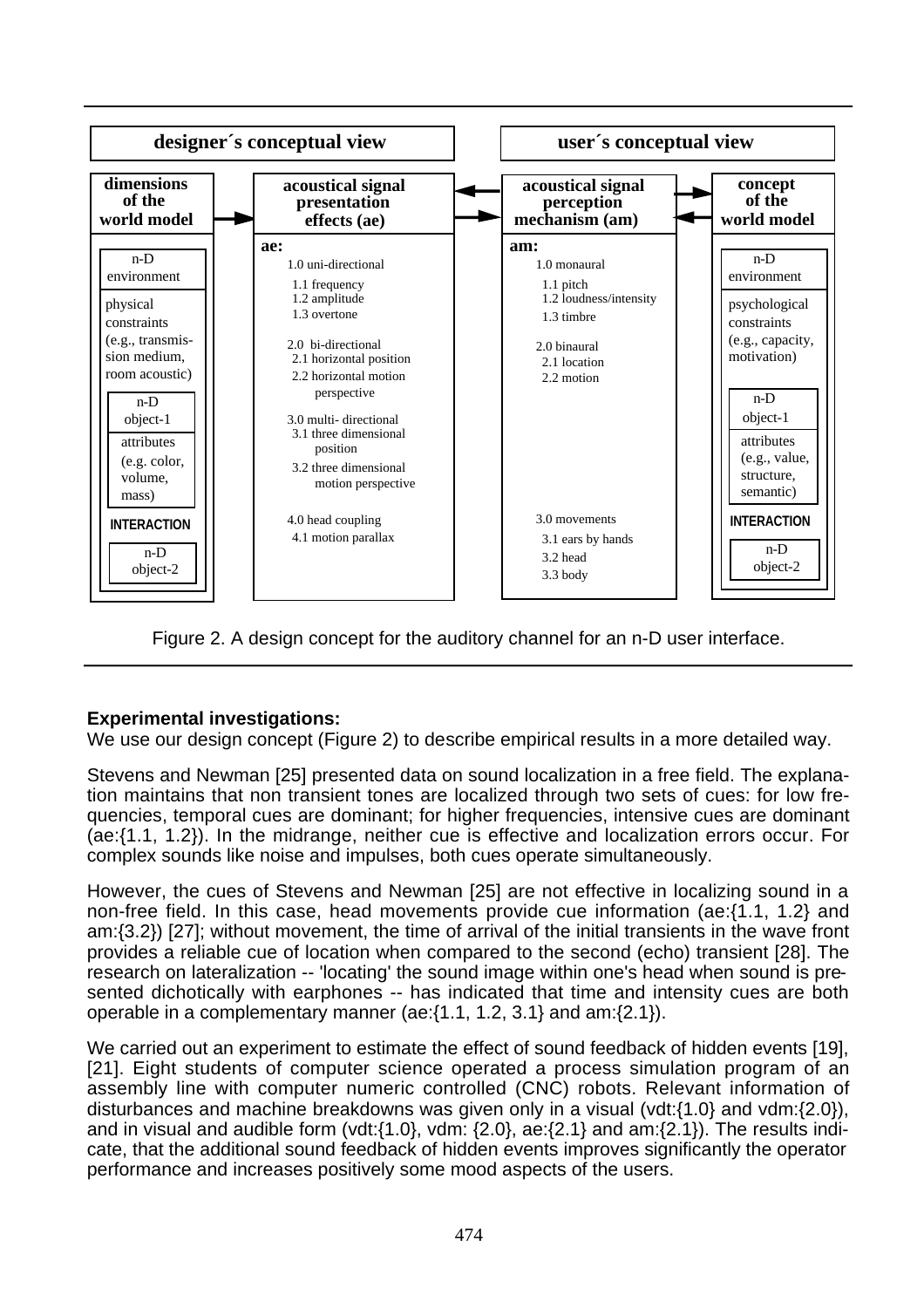# **Comparison of visual and acoustical signals**

The textual representation of information is of most use when the user is familiar with the domain area and can demonstrate much experience and knowledge in that domain area. In comparison, more concrete (visual and auditory) representations of information that the user can query are of most use when the domain area is new and unknown [12]. By comparing audio signal patterns with visual signal patterns the different advantages of each can be shown (see Table 1).

Table 1. Guidelines for determining whether to adopt the visual or the audio channel in presenting information (see also [2] and [7]).

| Use visual presentation if: |                                                      |    | Use auditory presentation if:                                                   |  |
|-----------------------------|------------------------------------------------------|----|---------------------------------------------------------------------------------|--|
|                             | 1. Message is complex.                               |    | Message is simple.                                                              |  |
| 2.                          | Message is long.                                     | 2. | Message is short.                                                               |  |
|                             | 3. Message will be referred to later.                |    | 3. Message will not be referred to later.                                       |  |
|                             | 4. Message deals with location in space.             |    | 4. Message deals with events in time.                                           |  |
|                             | 5. Message does not call for immediate action.       |    | 5. Message calls for immediate action.                                          |  |
|                             | 6. Auditory system of the user is overburdened.      |    | 6. Visual system of the user is overburdened.                                   |  |
|                             | 7. Receiving location is to noisy.                   |    | Receiving location is too bright or dark-<br>adaptation integrity is necessary. |  |
|                             | 8. User's task allows him to remain in one position. |    | 8. User's task requires him to move around<br>continually.                      |  |

Sounds and music can be used to improve the user's understanding of visual predecessors or can stand alone as independent sources of information. (For example: sounds as diagnostic support applied with the direction of a process simulation [7].)

The parallel use of different media and the resulting parallel distribution of information, for example by simultaneously showing a predecessor through a concrete representation and its explanation through audio distribution, leads to a denser sharing of information. In this case, the user can dedicate his attention solely to the visual information, which has parallel audio support. This reduces the need to change the textual or other visual delivery and prevents the overflow of visual information [5], [19].

The redundancy of information represented visually and auditory, as long as the representation of the information is realistically formed, is sensed not as disturbing, but instead it demands and increases information reception. It is important that with simultaneous information representation, that the information is harmonized together and that the different media are well synchronized [7].

## **CONCLUSIONS**

Multiplicity of information is surely used in the act of perceiving. The mental schemata that accept information and direct the search for more of it are not visual or auditory or tactile, but perceptual [15]. The interdepencies between different perception channels are often neglected [7].

We could show that the differentiation of presentation effects on the output channel is helpful to describe and to categorize several empirical findings in a straight forward manner. For the description of empirical studies it would be of extreme value, if the test conditions would be classified in the context of our design concept.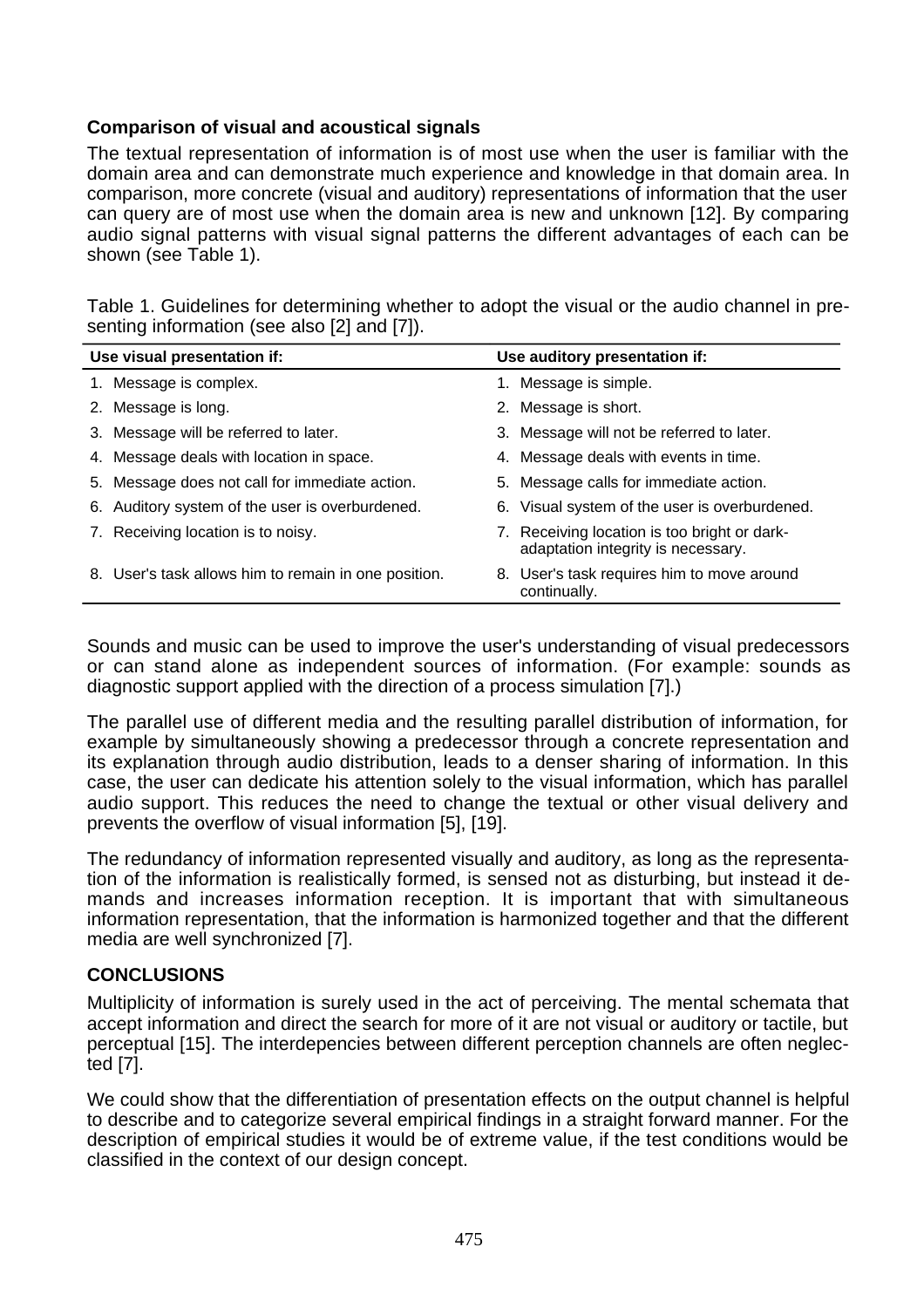The next step is to extend our design concept with other senses (tactile, etc.). It is not so easy to go this way , because we observed a substantial lack of empirical research in this area.

# **REFERENCES**

- [1] Cornsweet, T., Visual perception. New York: Academic, 1970.
- [2] Deatherage, B., Auditory and other sensory forms of information presentation. in: Van Cott, H. & Kinkade, R. (Eds.) Human Engineering Guide to Equipment Design. Washington: U.S. Government Printing Office, 1972.
- [3] Drösler, J., Das beidäugige Raumsehen. in: W. Metzger (Hrsg.) Handbuch der Psychologie, 1. Band: Allgemeine Psychologie, I. Der Aufbau des Erkennens, 1.Halbband: Wahrnehmung und Bewußtsein (S. 590-615) Göttingen: Hogrefe, 1974.
- [4] Gaver, W., Auditory Icons: using sound in computer interfaces. Human Computer Interaction, 2: 167-177, 1986.
- [5] Gaver, W., Smith, R., O'Shea, T., Effective sounds in complex systems: the ARKola simulation. in: S. Robertson, G. Olson & J. Olson (eds.), Reaching through technology CHI'91. (pp. 85-90), Reading MA: Addison-Wesley, 1991.
- [6] Green, M., Virtual Reality User Interfaces: Tools and Techniques. in: T.S. Chua & T.L. Kunii (eds.) Computer Graphics International ´90 (pp. 51-68) Tokyo: Springer, 1990.
- [7] Hartman, F., Single and Multiple Channel Communication: a Review of research and a Proposed Model. Audio-visual Communication Review 9: 235-262, 1961.
- [8] Hashimoto, H., Kunii, Y., Buss, M., Harashima, F., Dynamic Force simulator for force feedback human-machine interaction. in: IEEE Virual Reality Annual International Symposium, (pp. 209-215), Piscataway: IEEE Service Center, 1993.
- [9] Held, R., Freedman, S., Plasticity in Human Sensorimotor Control. Science 142(3591): 455-462, 1963.
- [10] Kahneman, D., Attention and Effort. Englewood Cliffs: Prentice-Hall, 1973.
- [11] Marcus, A., Graphic Design for Electronic Documents and User Interfaces. New York: ACM, 1992.
- [12] Marmolin, H., Multimedia from the perspective of psychology. in: L. Kjelldahl (ed.) Multimedia: Systems, Interaction, and Applications. (pp. 39-52), Berlin, Heidelberg: Springer, 1992.
- [13] Metzger, W., Das einäugige Tiefensehen. in: W. Metzger (Eds.) Handbuch der Psychologie, 1. Band: Allgemeine Psychologie I. Der Aufbau des Erkennens, 1.Halbband: Wahrnehmung und Bewußtsein (pp. 556-589) Göttingen: Hogrefe, 1974.
- [14] Mountford, S., Gaver, W., Talking and listening to computers. in: B. Laurel & S. Mountford (eds.) The Art of Human-Computer Interface Design. (pp. 319-334), Reading MA: Addison-Wesley, 1990.
- [15] Neisser, U., Cognition and Reality. San Francisco: Freeman, 1976.
- [16] Ochsman, R., Chapanis, A., The effects of 10 communication modes on the behavior of teams during co-operative problem-solving. International Journal of Man-Machine Studies 6: 579-619, 1974.
- [17] Petigrew, J. D., The Neurophysiology of Binocular Vision, in: R. Held & W. Richards (eds.) Recent progress in perception (pp. 55-66) San Francisco: Freeman, 1976.
- [18] Pfeffer, D., Christidis, A., Klärner, E., Untersuchung des Beitrages der Stereoskopie zur Tiefenwahrnehmumg. in: R. Möller (ed.) 2. Workshop Sichtsysteme (pp. 17-32). Berlin: Springer, 1991.
- [19] Rauterberg, M., Styger, E., Positive effects of sound feedback during the operation of a plant simulator. in: B. Blumenthal, J. Gornostaev & C. Unger (Eds.) Human Computer Interaction. (Lecture Notes in Computer Science, Vol. 876, pp. 35-44), Berlin: Springer, 1994.